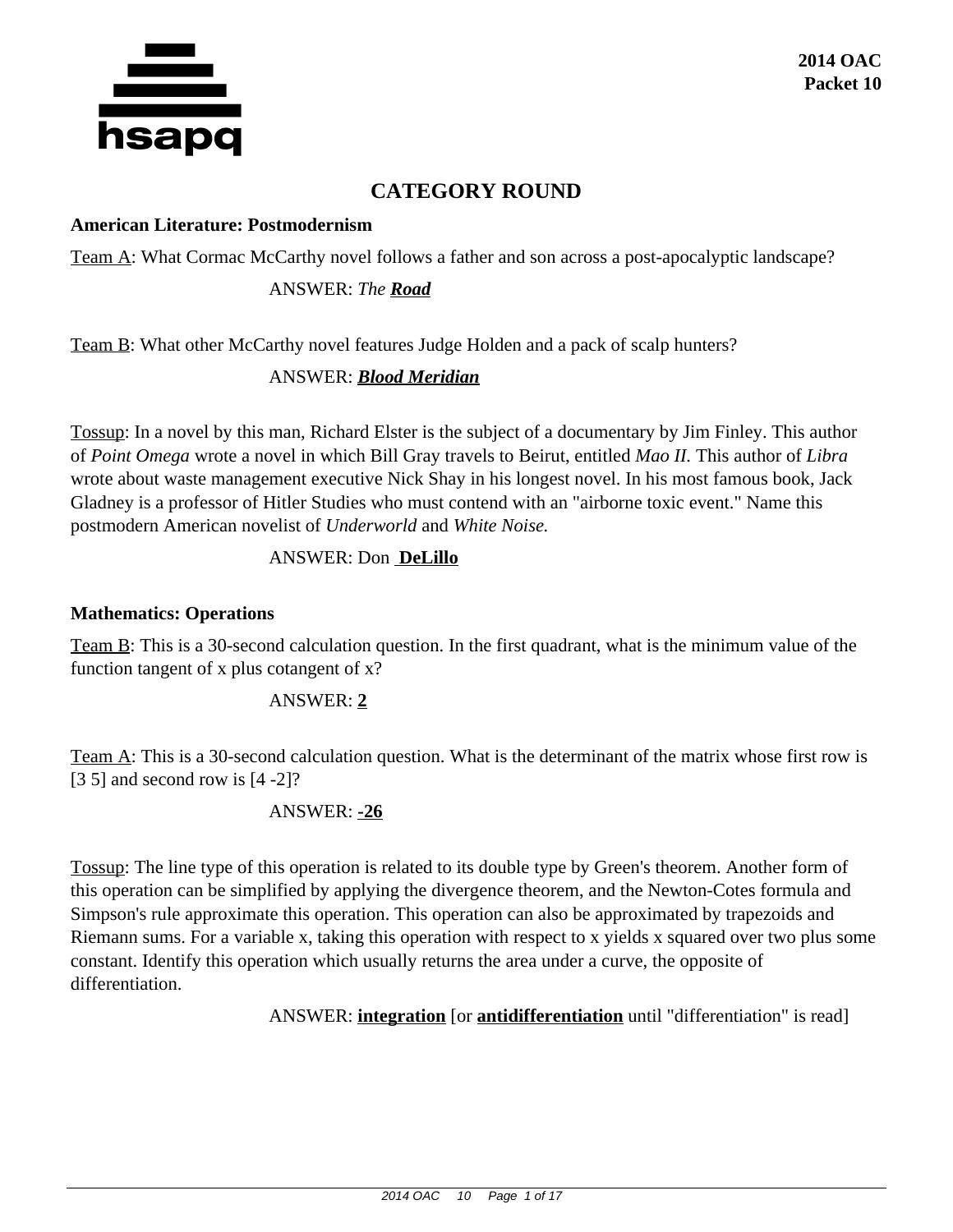## **World History: Political Parties**

Team A: What party, led by Angela Merkel, currently controls Germany?

## ANSWER: the **Christian Democratic Union** of Germany [or the **CDU**; or the **Christian Democrats**]

Team B: What was the party of 1980s French president Francois Mitterrand?

ANSWER: the French **Socialist** Party [or Parti **Socialiste**]

Tossup: Several members of this party were implicated in scandals during the "Back to Basics" campaign. A leader of this political party was in power during Black Wednesday, when this party's country was kicked out of the Exchange Rate Mechanism. Michael Haseltine challenged another member of this party for leadership, eight years after that member of this party ordered an intervention in the Falkland Islands. Name this British political party headed at different times by David Cameron and Margaret Thatcher, which opposes the Lib Dems and Labour.

ANSWER: **Conservative** party [or **Tories**]

## **Fine Arts: Composers**

Team B: What Russian composer and member of The Five is best known for his orchestral interlude, the "Flight of the Bumblebee?"

## ANSWER: Nikolai **Rimsky-Korsakov**

Team A: Name the English Baroque composer of *Dido and Aeneas.*

## ANSWER: Henry **Purcell**

Tossup: He isn't Spanish, but this composer produced an orchestral triptych called "Iberia." This composer included "The Sunken Cathedral" and "The Girl with the Flaxen Hair" in his collection of twelve piano preludes. The third piece in this composer's *Suite bergamasque* depicts a Paul Verlaine poem about moonlight. Another of his pieces depicts a lustful mythical creature pursuing some nymphs. Name this French composer of "Clair de Lune" and *Prelude to the Afternoon of a Faun.*

## ANSWER: Achille-Claude **Debussy**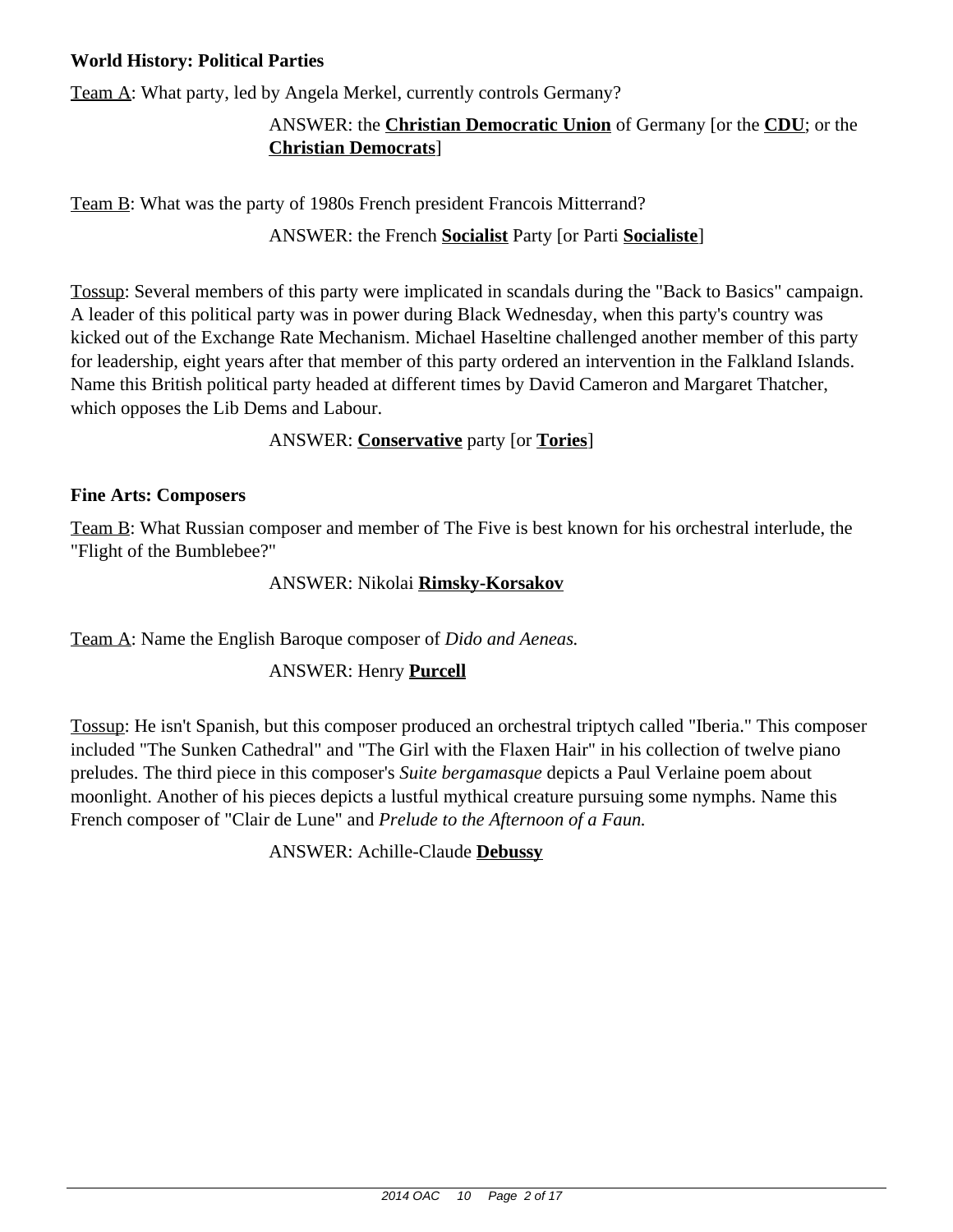### **Life Sciences: Cellular Structures**

Team A: What organelle contains a double membrane, as well as a network of lamina and many pores?

### ANSWER: **nucleus**

Team B: In bacteria, the cell wall is made out of what substance that can be broken down by lysozyme?

## ANSWER: **peptidoglycan** [or **murein**]

Tossup: These structures are maintained by CLIP and CLASP proteins. Depending on the point of attachment, these structures are divided into astral and polar types. Their formation is inhibited by the anti-cancer drug paclitaxel. Kinesin (kin-EY-sin) proteins are used for transport along these structures. A protein subunit of these structures localizes to the centrosome and assists in the formation of the mitotic spindle at "organizing centers". Identify these largest components of the cytoskeleton, usually pictured as long, hollow rods.

## ANSWER: **microtubule**s [prompt on **mitotic spindle** or equivalents]

## **World Literature: Italian Literature**

Team B: Which author wrote about conversations between Marco Polo and Kubla Khan in *Invisible Cities* and also wrote *If on a winter's night a traveler?*

## ANSWER: Italo **Calvino**

Team A: Which poet wrote about Scipio ascending to heaven in *Africa* and praised his love Laura in the *Canzoniere?*

## ANSWER: **Petrarch** [or Francesco **Petrarca**]

Tossup: This poet defended the artistic merit of his native language in the treatise *De Vulgari Eloquentia.* He paired his *canzones* with literal and allegorical interpretations in his *Convivio.* His autobiographical *La Vita Nuova* recounts his love for a member of the Portinari family who appears in his most famous poem, in which she guides him through nine spheres. That epic poem of his describes a journey led by Virgil through Purgatory and Hell. Name this Italian poet who wrote *The Divine Comedy.*

ANSWER: **Dante** Alighieri [or Dante **Alighieri**]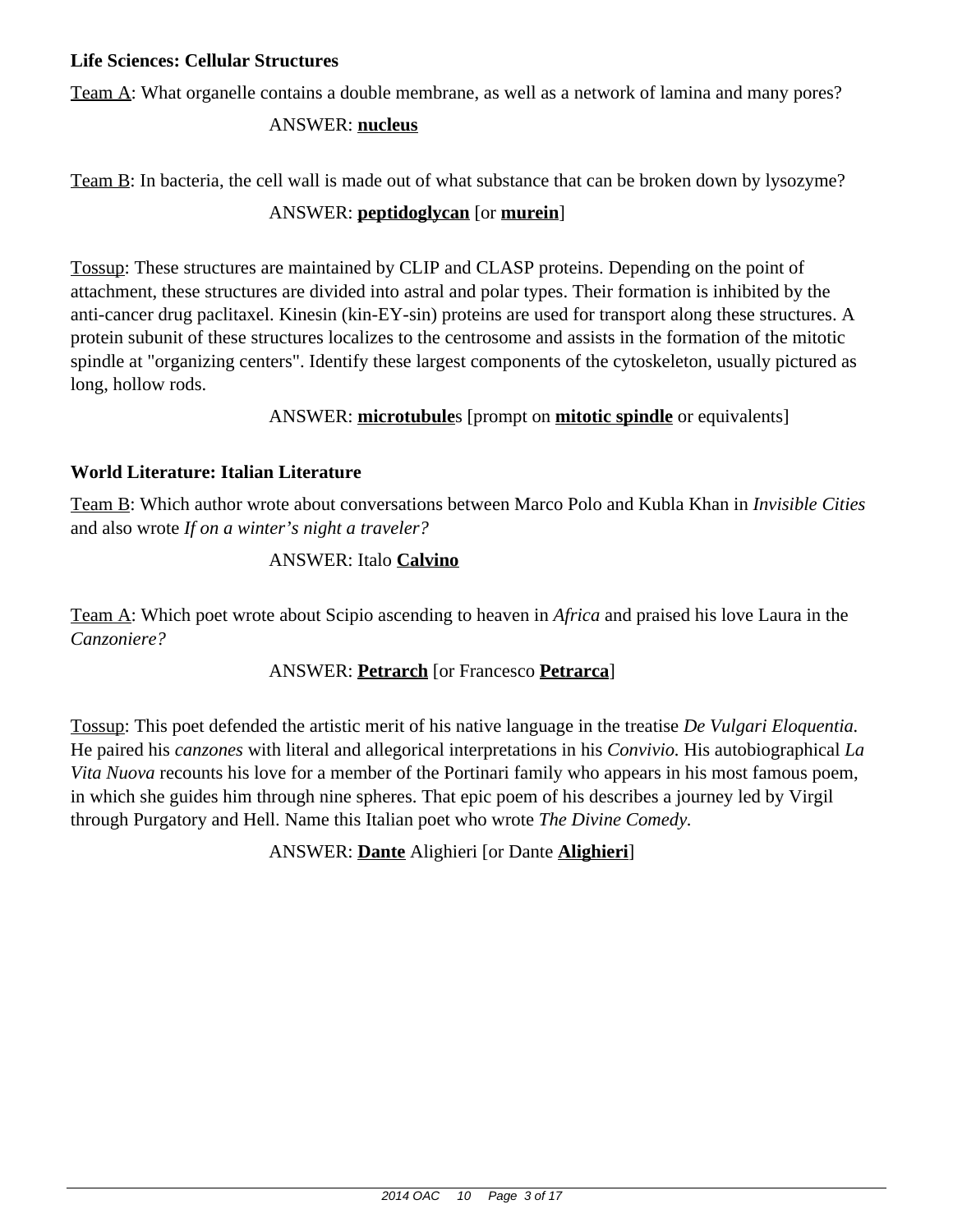## **US Government/Economics: Great Balls of Fire**

Team A: What two-word term was given to the rule change that Senate Democrats passed in November 2013 to eliminate the filibuster against most nominees?

## ANSWER: the "**nuclear option**"

Team B: What term for the generation born between 1946 and 1964 is used to identify the bulging cohort of senior citizens entering retirement?

## ANSWER: the "**baby boom**ers"

Tossup: A film attacking this practice depicted a man igniting a fireball by holding a match up to his kitchen faucet. Debate over this practice often focuses on the future of the Marcellus region. Matt Damon starred in a 2012 Gus Van Sant film about the controversy over this practice, *Promised Land.* In this technique, gallons of high-pressure fluid are injected underground to crack the rock around a gas well. Name this controversial method of extracting natural gas.

## ANSWER: induced hydraulic **fracturing** [or **fracking**]

## **Physical Sciences: Physics Nobelists**

Team B: What physicist names the equation "H psi equals E psi" and also proposed a paradox in which a vial of poison in a box is simultaneously intact and shattered?

## ANSWER: Erwin **Schrodinger**

Team A: What Frenchman won the Nobel Prize for his PhD thesis about wave-particle duality?

## ANSWER: Louis **de Broglie**

Tossup: Taking derivatives of a quantity found in an equation named for this man gives the Christoffel (kri-STAH-ful) symbols; that quantity is the metric tensor, which is multiplied by lambda in this man's namesake field equations. He called the cosmological constant his greatest blunder, and one of his theories predicted the precession of the perihelion of Mercury. Name this scientist, who posited that mass curves space in order to create gravity in his theory of general relativity.

## ANSWER: Albert **Einstein**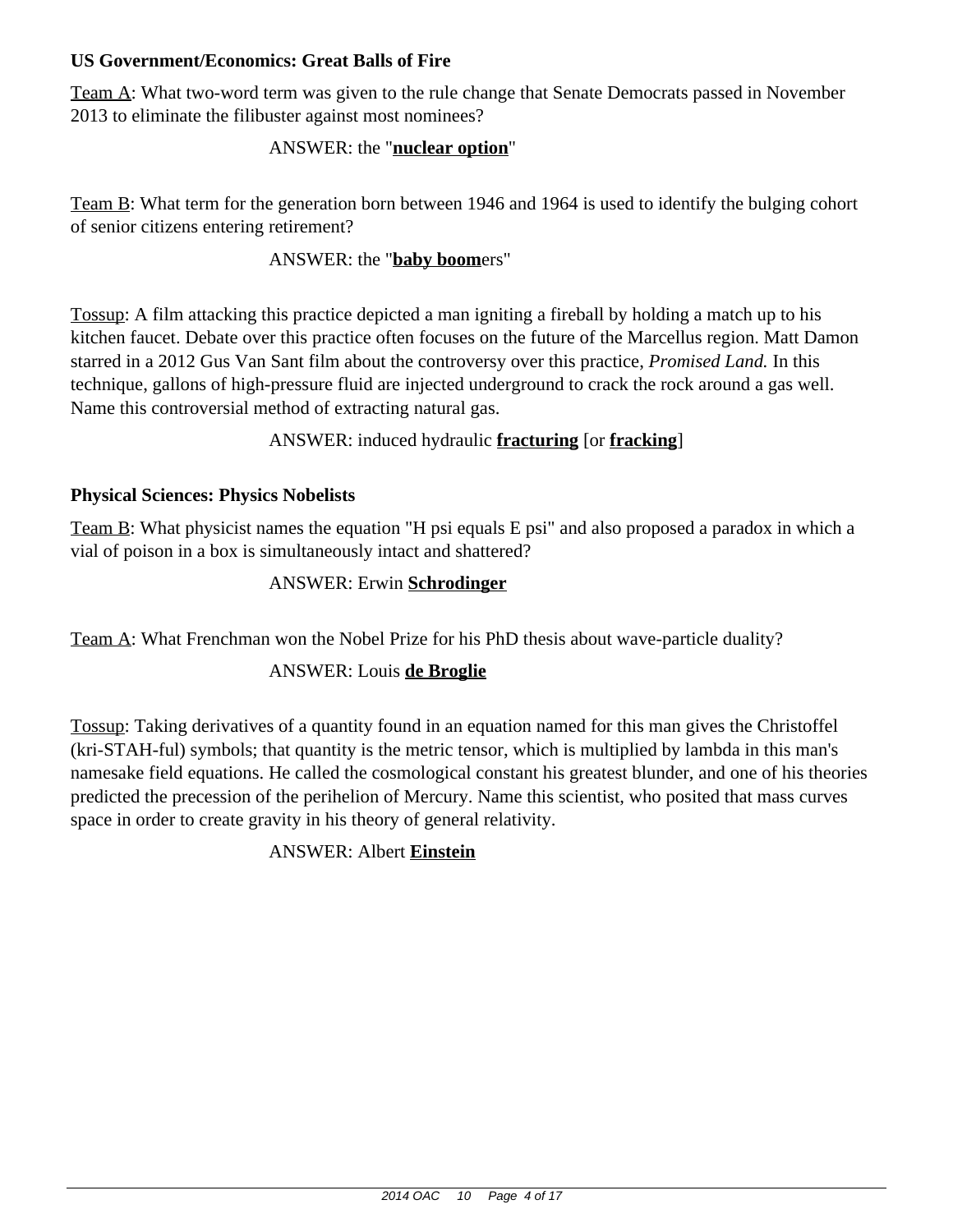## **World Geography: Naval Bases**

Team A: Which country's capital serves as the headquarters of the U.S. Navy's Fifth Fleet, which helps protect this country located across an inlet of the Persian Gulf from Qatar?

## ANSWER: Kingdom of **Bahrain**

Team B: Which country, which is currently led by Ismail Guelleh, is the home of the Camp Lemonnier base and is located in the Horn of Africa?

## ANSWER: Republic of **Djibouti**

Tossup: Native crocodiles in this country can be found at the Zapata Swamp. This country owns the Isle of Youth, which was also known as the "Isle of Parrots" and "Treasure Island." The oldest Spanish settlement here was at Baracoa. It is to the west of the "Windward Passage," which separates it from an island split into two countries. The United States maintains a base on a bay in this country named Guantanamo. Name this Caribbean island 90 miles to the south of Florida.

### ANSWER: **Cuba**

## **American History: Roses**

Team B: Rose, a member of what family, was the mother of the founder of the Special Olympics and the mother-in-law of Sargent Shriver?

## ANSWER: **Kennedy**

Team A: General Maurice Rose, one of the highest-ranking casualties in World War II, served under what World War I hero known as "Black Jack"?

## ANSWER: John **Pershing**

Tossup: At a meeting after this event, Rose Schneiderman said she would be a traitor to those who died if she tried "to talk good fellowship." This event prompted the formation of a safety committee chaired by Frances Perkins, which proposed a fifty-four-hour work week, a proposal welcomed by Tammany Hall head Al Smith. After it was revealed that the stairs and exits had been locked by the owners during this incident, unions such as the International Ladies Garment Workers Union fought for improved labor conditions. Name this deadly 1911 fire in a New York City factory.

ANSWER: **Triangle Shirtwaist** Factory fire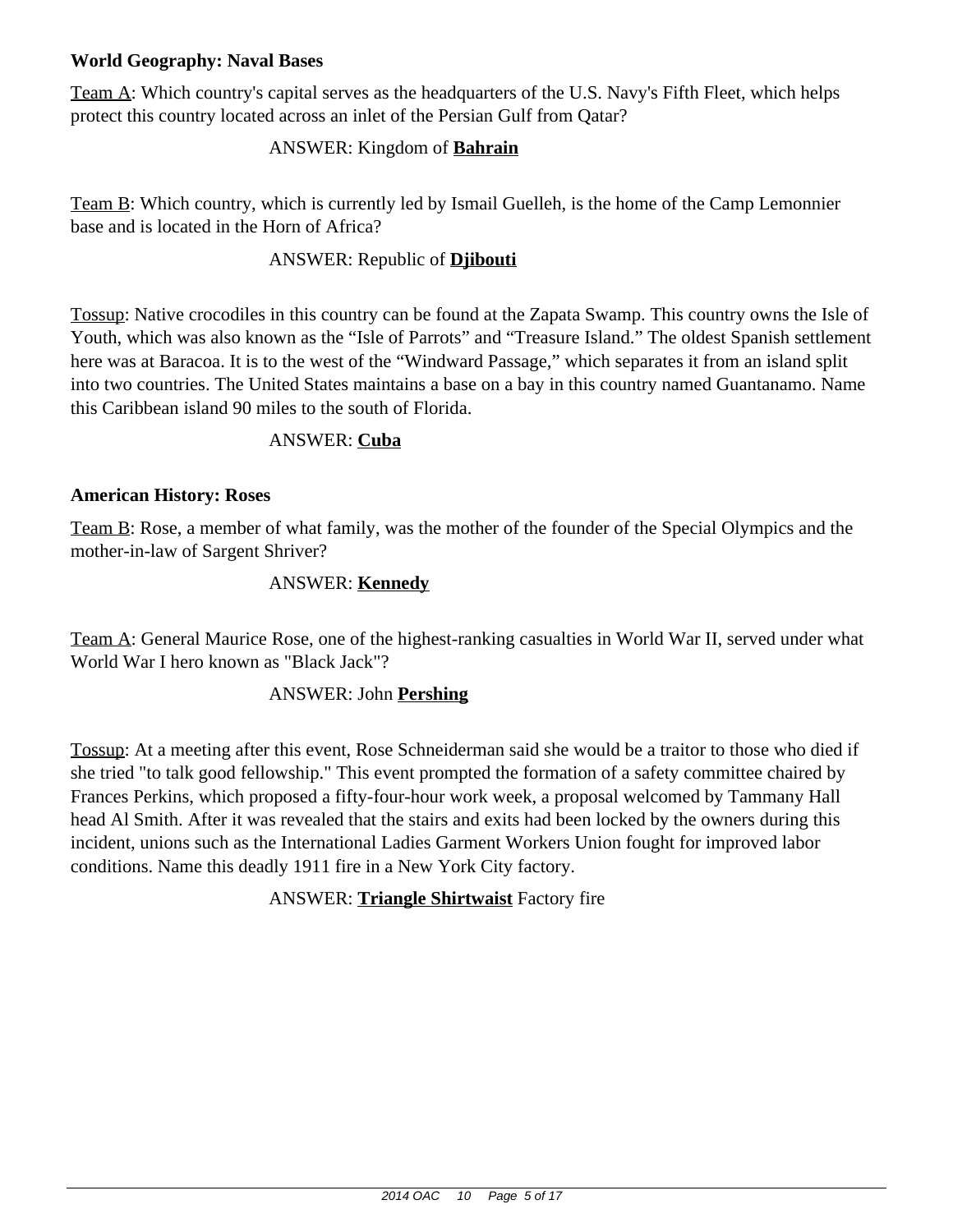1. What French composer is best known for his operas *Orpheus in the Underworld* and *The Tales of Hoffmann?*

2. **(MULTPLE WORD ANSWER)** The travels of Sal Paradise and Dean Moriarty are found in what novel?

3. In harmonics, what term denotes frequencies that are higher than the fundamental frequency?

4. **(TWO WORD ANSWER)** Timothy McVeigh and Terry Nichols carried out a bombing in what city in 1995?

5. What lover of Catherine the Great led the coup that put her into power as Empress of Russia?

6. To what Queen of Lydia did Heracles sell himself into slavery for a few years after he murdered Iphicles?

7. **(TWO WORD ANSWER)** What concept in psychology is exemplified by a child attempting to find a toy that he was shown and is later hidden away?

8. What tragic protagonist leads a fleet to Cyprus and accuses Emilia of lying before killing his wife after being deceived into thinking she is unfaithful?

9. What is the name of the individual units of compound eyes in insects?

10. Legislation that was upheld in *National Federation of Independent Business v. Sebelius* has been given what nickname?

11. What molecule consisting of three oxygen atoms makes up a namesake layer in the stratosphere?

12. Who does Rosalind marry at the end of *As You Like It?*

13. What felsic igneous rock forms from lava flows and does not contain many crystals in its structure?

14. What empire was known as the "sick man of Europe?"

15. What Mexican muralist painted *The Epic of American Civilization?*

16. What spirits in Santeria include Olokun and Oshumare?

17. What title object is the source of Akaky Akakievich's obsession in a Gogol short story?

18. **(TWO WORD ANSWER)** What philosophical principle states that the better explanation is the simpler one?

19. What third largest city of Ukraine is the site of a large set of stairs where a famous scene in *Battleship Potemkin* takes place?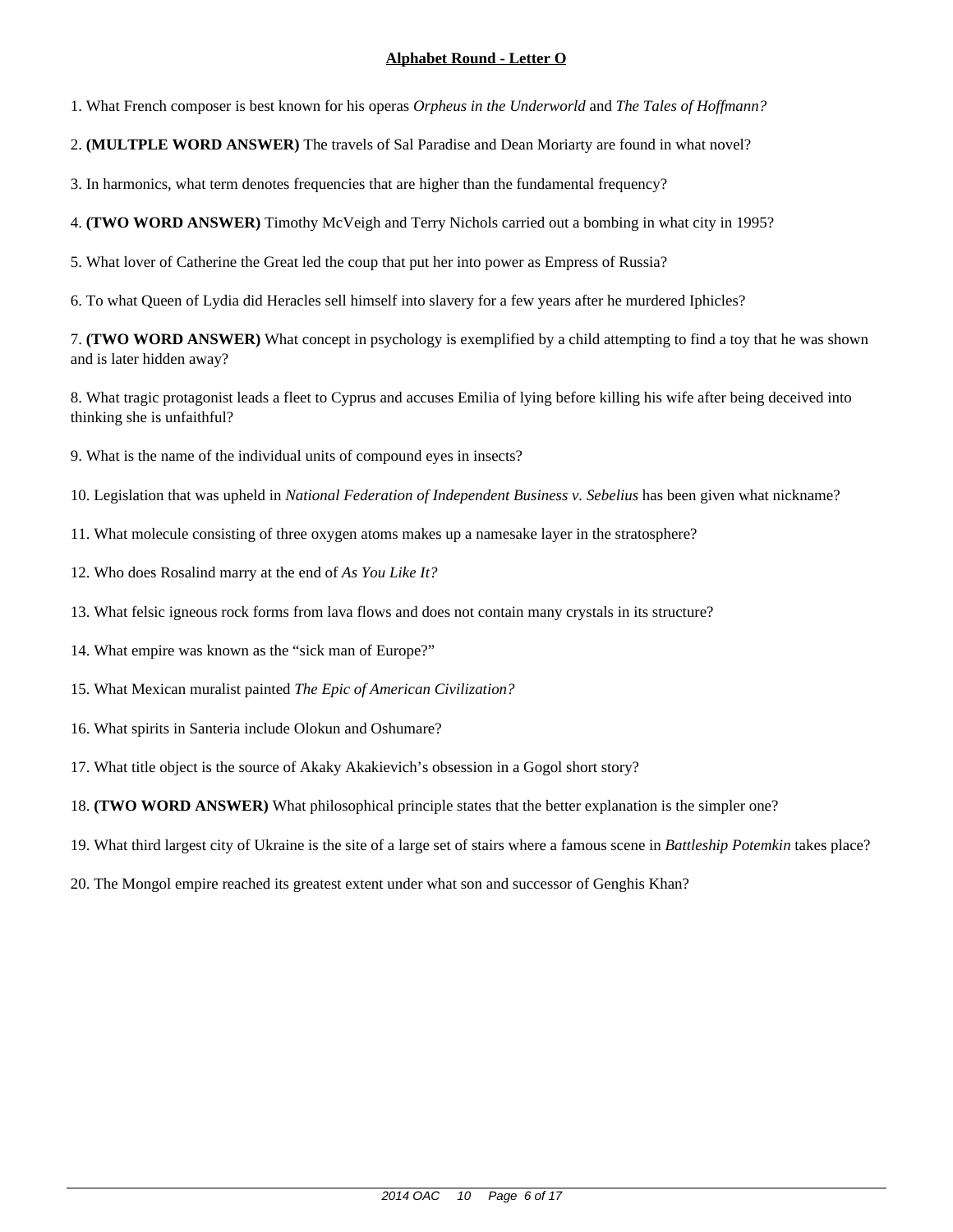- 1. Jacques **Offenbach**
- 2. *On the Road*
- 3. **overtone**s
- 4. **Oklahoma City**
- 5. Grigory **Orlov**
- 6. **Omphale**
- 7. **Object permanence**
- 8. **Othello**
- 9. **ommatidium** [or **ommatidia**]
- 10. **Obamacare**
- 11. **ozone**
- 12. **Orlando**
- 13. **obsidian**
- 14. **Ottoman** empire
- 15. Jose Clemente **Orozco**
- 16. **orisha**s
- 17. **overcoat**
- 18. **Occam's razor**
- 19. **Odessa**
- 20. **Ogedei** Khan [or **Ogodei** Khan]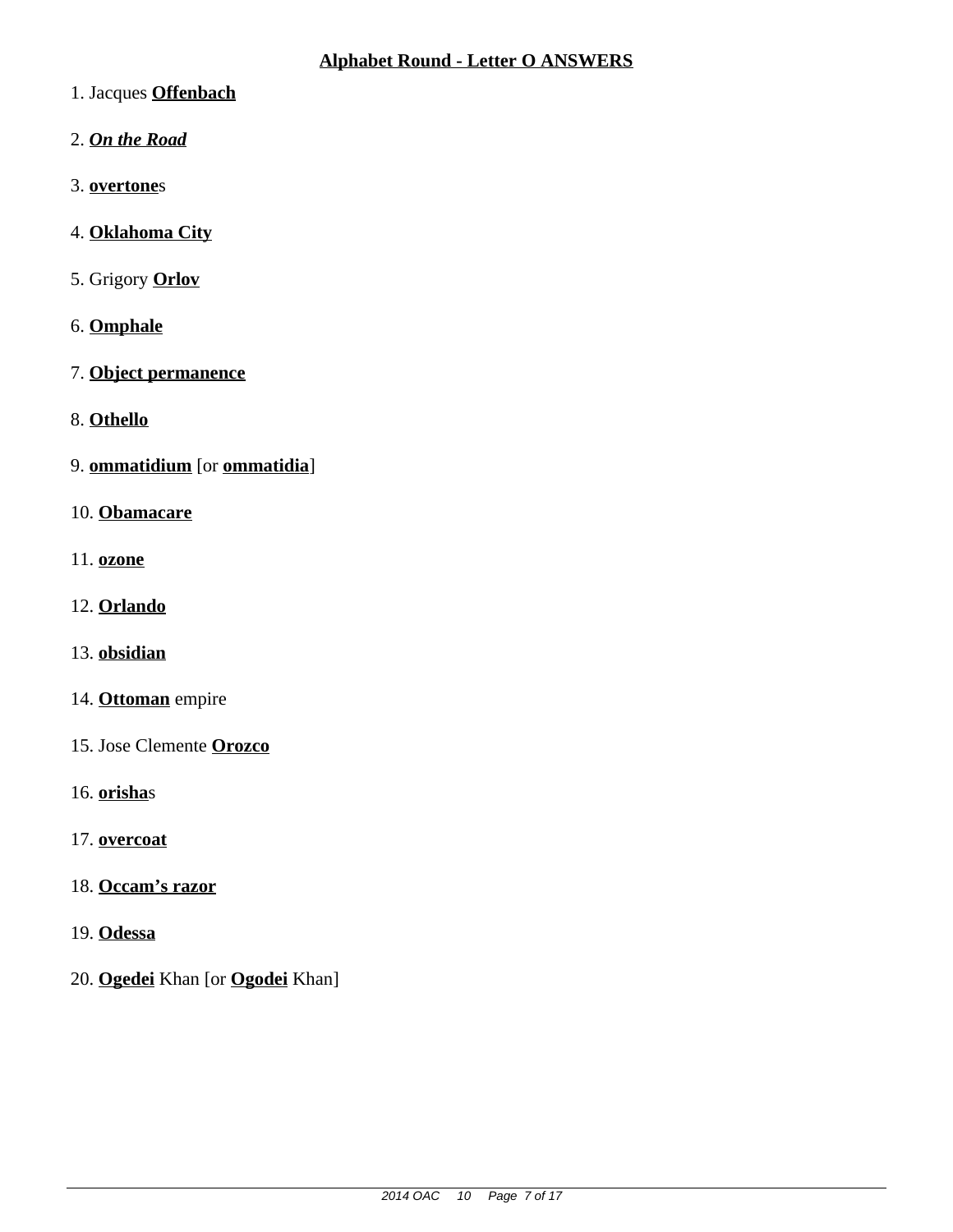# **FINAL ROUND**

1. At a trial in this novel, its antagonist is called a "goblin-monk." It begins at the Festival of Fools, where Pierre Gringoire is trying to promote his play. Phoebus leads the King's Archers in this novel, in which Claude Frollo is killed by the title character after he expresses joy at Esmeralda's death. Name this novel by Victor Hugo about a deformed man who serves as bell-ringer in a Parisian cathedral. ANSWER: The **Hunchback of Notre-Dame** [or **Notre-Dame de Paris**]

192-14-103-10101

2. The Tempo program is used to find and model these objects, which are sometimes surrounded by a plerion. An example of these objects in Virgo is surrounded by the first discovered extrasolar planets. A binary example of them was used to indirectly prove the existence of gravitational waves by Hulse and Taylor. Burnell and Hewish named the first discovered one LGM-1 and noted that its emissions were periodic. Name these highly magnetized rotating stars that periodically emit radiation. ANSWER: **pulsar**s [or **pulsating star**s; prompt on neutron **star**s]

048-14-103-10102

3. This concept is the first word in the title of a Sigmund Freud book that explains why the homosexual Dora feels revolted by Herr K. The "latent" form of this concept results from exposure to the conditioned stimulus before beginning a classical conditioning experiment. Clark Hull theorized a "reactive" form of this concept. If an animal learns that the presence of a conditioned stimulus signifies the lack of the unconditioned stimulus, this form of conditioning is said to have occurred. Name this suppression of behavior that is contrasted in conditioning with excitation. ANSWER: **inhibition**s [or **inhibitory**]

003-14-103-10103

4. One poem of this name was published under the pen name of Glirastes by Horace Smith a month after the more well known poem of this name was published. Both poems of this name were inspired by accounts of the Roman historian Diodorus Siculus. The more well known poem of this name states, "Nothing beside remains" and describes, "Half sunk, a shattered visage." Name this poem that begins with the line, "I met a traveller from an antique land," a work about a king who states, "Look on my works ye mighty and despair," by Percy Bysshe Shelley. ANSWER: "**Ozymandias**"

030-14-103-10104

5. This author wrote a "study in temperament" about a boy who steals a thousand dollars for a glorious week in New York City before jumping in front of a train. Joseph Vaillant and Jean Marie Latour establish a church in New Mexico in one of this author's novels. In the final entry of this author's "Prairie Trilogy," Jim Burden reminisces about his childhood with the Bohemian Shimerda family. Name this regionalist author of *Death Comes for the Archbishop* and *My Antonia.* ANSWER: Willa **Cather**

190-14-103-10105

6. She wrote that man must "....get his bread with pain and sweat of face" as a "....penalty imposed on his backsliding race," in one of her "Contemplations." She wrote the line, "If ever two were one, then surely we," and also wrote, "Under thy roof no guest shall sit/Nor at thy table eat a bit." A poem in homage to her was written by John Berryman, and she wrote "To My Dear and Loving Husband" and "Upon the Burning of Our House." Name this writer, one of the first poets of the English American colonies and author of *The Tenth Muse Lately Sprung Up in America*.

ANSWER: Anne **Bradstreet** [or Anne **Dudley**]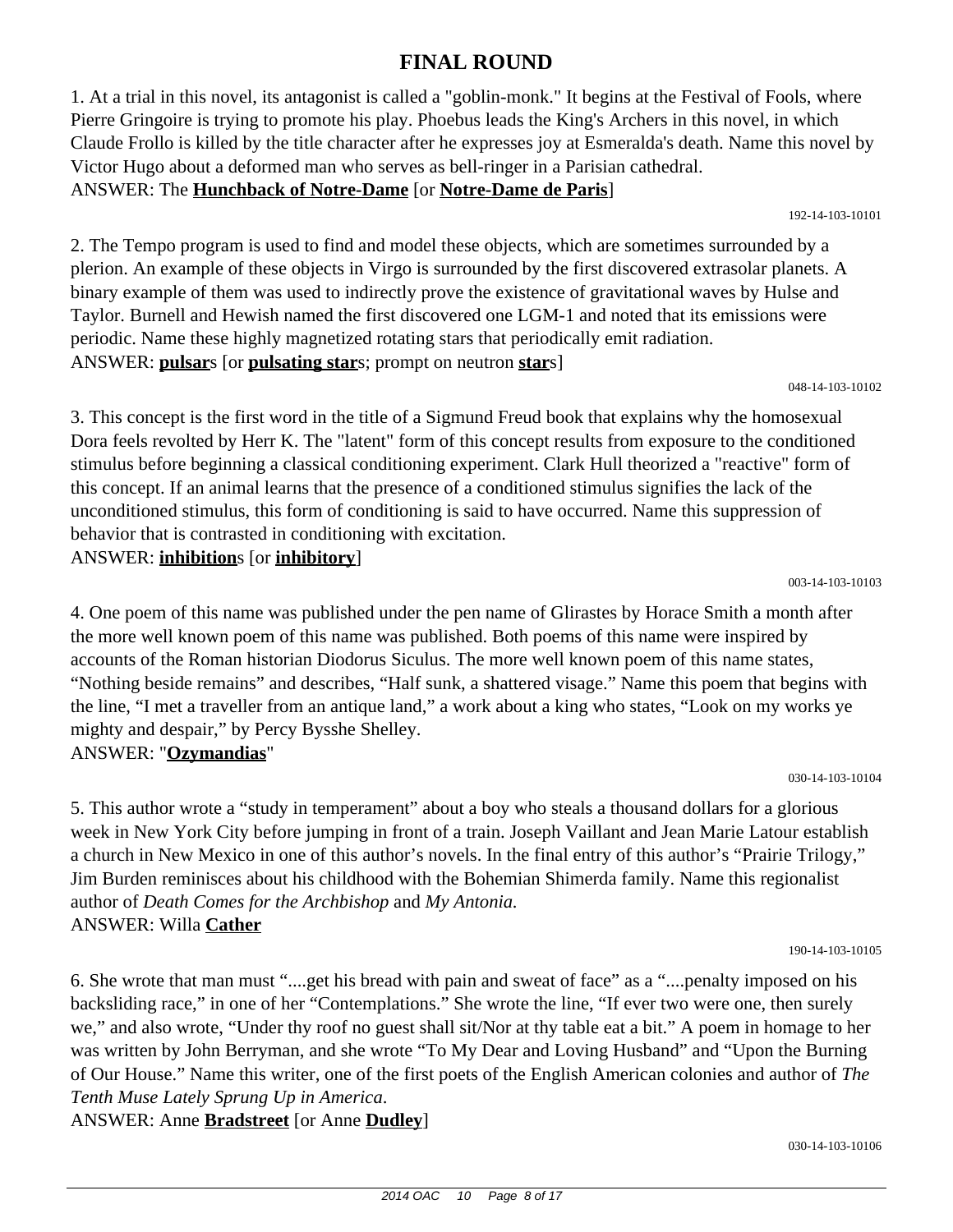7. The first stages of this conflict ended with the Battle of Lade (LA-day), which quelled the Ionian Revolt. This war ended when Pausanias won at Plataea. This conflict was chronicled by Herodotus, whose *Histories* are sometimes named for it. Another battle in this war saw three hundred Spartans hold off an army for three days. Name this early fifth century BCE conflict, in which the armies of Darius and Xerxes (ZERK-zeez) attempted to conquer cities such as Athens.

ANSWER: Greco-**Persian War**s [or equivalent answers such as **Persian invasions of Greece**; or the **Ionian Revolt** before it is read]

8. Though he sided with the Greeks during the Trojan War, this Greek god escorts Priam to Achilles's camp in the *Iliad.* Odysseus was descended from this god, as his grandfather was Autolycus (AH-tow-LYE-kuss). Two snakes intertwined around a staff, or a caduceus, is a symbol of this deity. His mother was the eldest of the Pleiades and was named Maia (MY-uh). As a child, this god used the entrails of Apollo's cattle to fashion a lyre. Name this god depicted with winged sandals, a trickster and messenger god. ANSWER: **Hermes** [do not accept "Mercury"]

190-14-103-10108

9. In the Cori cycle, this compound is formed in the liver. GLUT1 transports it into cells. This pyranose (PIE-rah-nose) is phosphorylated by hexokinase in the first step of the EMP pathway. Maltose consists of two monomers of it. This compound, which has only equatorial hydroxyl groups in its cyclic form, is modified to make the monomer of chitin (KITE-in). Glycogen acts as storage for this compound. Insulin responds to high blood levels of it. This compound is metabolized into two pyruvates, producing 2 ATP and 2 NADH, during glycolysis. Name this six-carbon sugar. ANSWER: **glucose** [or **dextrose**; or **C 6–H 12–O 6**]

190-14-103-10109

10. The McLaren Vale and Barossa Valley of this country are known for their shiraz wines. This country was the site of mines in the Golden Mile of its western city of Kalgoorlie. Polish explorer Pawel Strzelecki (struh-LECK-ee) was the first man to climb this country's highest peak, Mount Kosciuszko. This country's city Alice Springs is the nearest to the rock formation known as either Uluru or Ayers Rock. Name this country that is the only one to also be a continent and whose western half is mostly made up of the Outback, which is the home of many kangaroos. ANSWER: Commonwealth of **Australia**

023-14-103-10110

11. This king's general Sagmandia captured Gao, the capital of a neighboring empire. He employed an architect from Granada named as-Sahili and had the Sankore (sahn-CORE-eh) and Djinguereber (JING-uh-ray-bare) mosques built. Writing twelve years after this man traveled through, al-Umari claimed that his visit was still being talked about in Cairo. He allegedly flooded Cairo's gold market during his extremely lavish hajj. Name this fourteenth century ruler who served as the mansa of Mali. ANSWER: Kankan **Musa** I [or Mansa **Musa**]

023-14-103-10111

063-14-103-10112

12. Nine of these pieces appear in the *Goldberg Variations,* each with an increasing interval size. More complex types of this technique include mensuration, retrograde, and inversion. "Frere Jacques" and "Row, Row, Row Your Boat" are the most famous pieces to use this technique, in which an imitation of a melody is played some time after it is first introduced. Name this technique used in the most famous piece by Pachelbel.

ANSWER: **canon**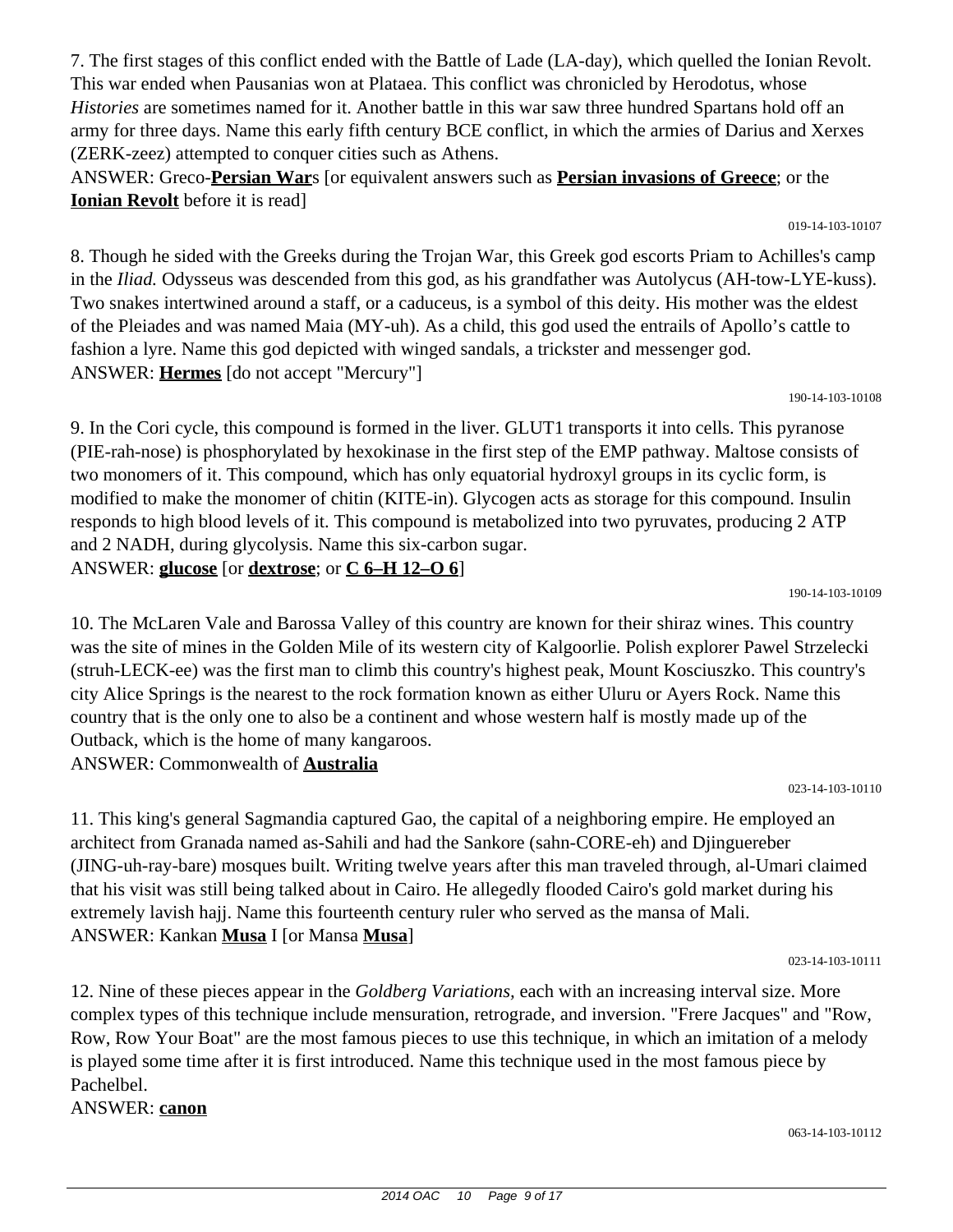13. The square of this quantity is equal to the derivative of pressure with respect to volume. This quantity equals the square root of the bulk modulus over density. In air, it increases roughly 0.6 units for each degree Celsius increase in temperature. If a fluid is irreversibly flowing at a velocity less than this number, then the fluid will speed up. Exceeding it produces a shock wave. The ratio of velocity to this quantity is the Mach number. Name this quantity equal to about 343 meters per second in air, the speed at which acoustic waves can travel.

ANSWER: **speed of sound** [or **velocity of sound** waves; prompt on **c**]

14. Shortly before this battle began, John Keane decided to stay at Lacoste's Plantation rather than advance further. During this battle, the 44th East Essex Regiment forgot the fascines (fah-SEENZ) and ladders needed to cross the canal and scale the earthworks. At this battle, Walter Overton led the defense of Fort St. Philip, and Edward Pakenham died. Pirate Jean Lafitte aided the winning side at this battle. Name this battle, fought two weeks after the Treaty of Ghent was signed, where Andrew Jackson defeated the British in the War of 1812.

ANSWER: Battle of **New Orleans**

15. Murray Gell-Mann originally theorized the existence of this many quarks. The active ingredient of Eskalith contains the carbonate of the element with this atomic number, which is used to treat manic disorders. Phosphorus pentachloride has this many equatorial atoms. It is the bond order of the carbon carbon bond acetylene, since it is the number of carbon-carbon bonds in alkynes (al-KINEZ). The law of thermodynamics with this number says it is impossible to cool a system to absolute zero. Give the number of hydrogen atoms in ammonia.

ANSWER: **three**

16. During this war, Wake Island was captured without bloodshed and a mock-battle was staged to hand over a city, preventing it from falling into the hands of Emilio Aguinaldo, an indigenous resistance leader. A key battle in this war at San Juan Hill was won thanks to the efforts of Theodore Roosevelt's Rough Riders. Name this war in which the United States gained possession of the Philippines and liberated Cuba from their colonial overlord.

## ANSWER: **Spanish-American** War

17. A precursor to the use of these substances was made widespread by Edward Jenner, who used an organism that names these substances. A particular type of these substances was the subject of a fraudulent article by Andrew Wakefield. These items can use an attenuated pathogen or its components in order to stimulate the immune system, allowing it to recognize future infections from that pathogen. Name this immunological substance that is given to patients to confer immunity to a disease. ANSWER: **vaccine**s

140-14-103-10117

18. This philosopher's ideas were supported after his death by Mencius and attacked by Mozi. This man's philosophy included the idea that parent and child and ruler and minister were two of the five basic relationships. This philosopher's concept of goodness, called ren, included showing respect for elders and engaging in filial piety. Name this Chinese philosopher who worked on the Five Classics and whose sayings were collected in the *Analects*.

ANSWER: **Confucius** [or **Kongfuzi**; or **Kongzi**; or **Kongqiu**]

186-14-103-10114

190-14-103-10113

239-14-103-10115

153-14-103-10116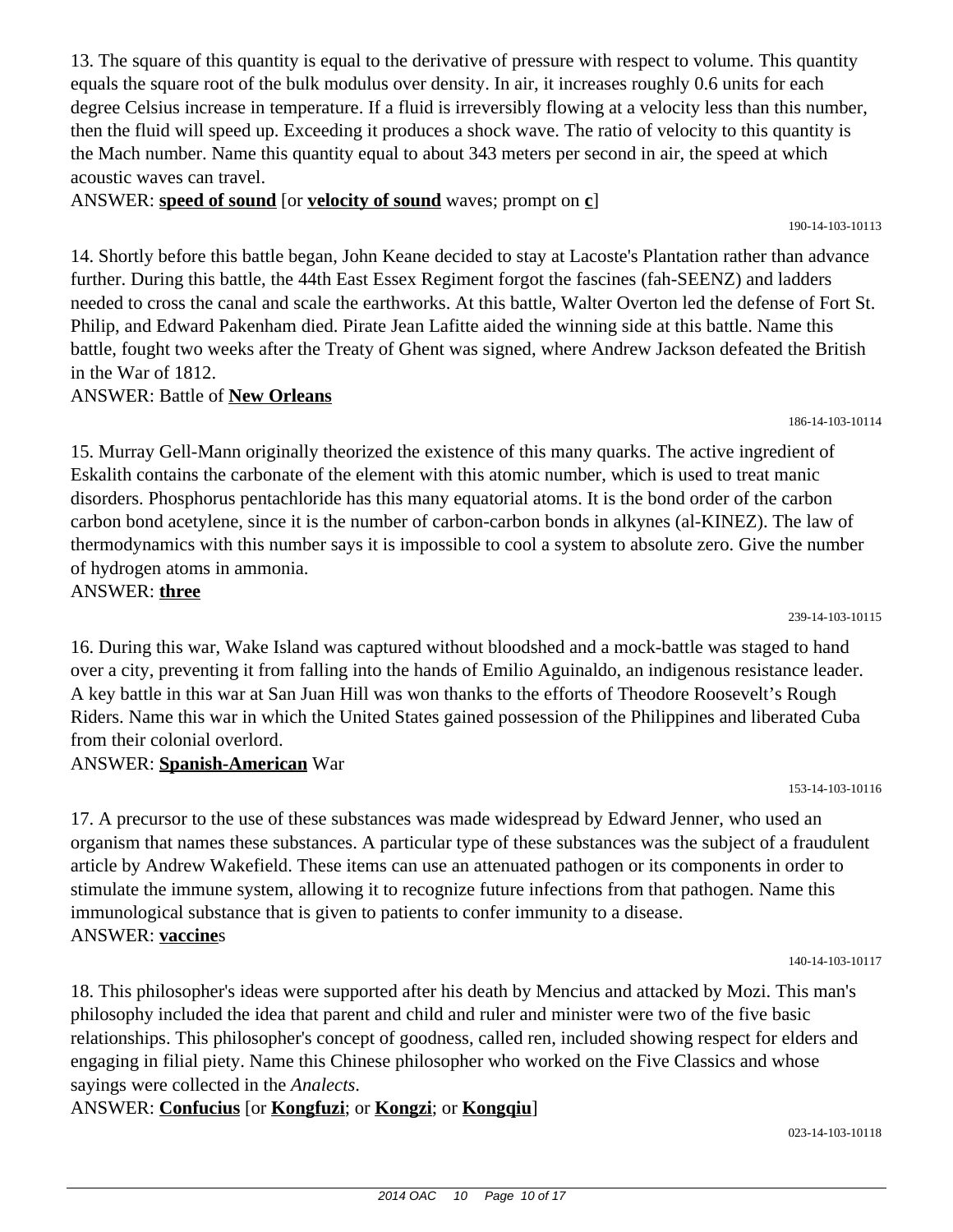19. In this play, a drunken speech is accompanied by the shouting of the phrase "OCOMOGOSIAY!" A character in this play loses money to Willy Harris through a scheme to open up a liquor store, while another declines an offer to move to Africa. In this play, Joseph Asagai makes a marriage proposal to Beneatha, and the central family moves into an all-white neighborhood. Name this play about the Younger family, written by Lorraine Hansbury.

ANSWER: *A Raisin in the Sun*

140-14-103-10119

20. In a piece by this artist, the title people stand with legs spread wide and a gun pointed at the viewer. This artist of *Eight Elvises* was shot by Valerie Solanas in 1968. This artist created a piece that was just a ripe banana, which was used on the cover of the album *The Velvet Underground and Nico,* and he created a piece consisting of thirty-two canvases depicting different cans of Campbell's Soup. Name this American artist who often mass produced his Pop Art.

ANSWER: Andy **Warhol** [or Andrew **Warhola**]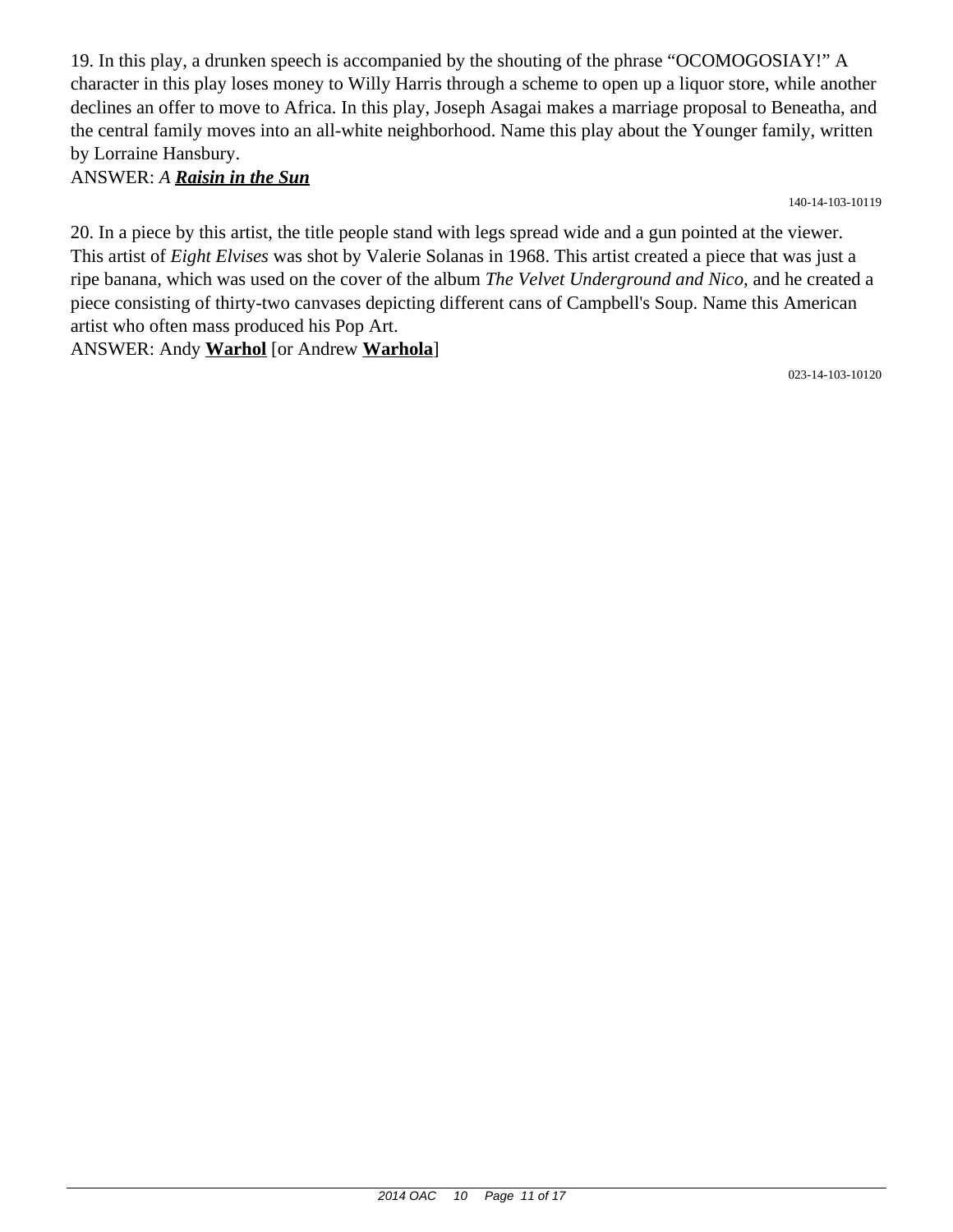1. What French composer is best known for his operas *Orpheus in the Underworld* and *The Tales of Hoffmann?*

2. **(MULTPLE WORD ANSWER)** The travels of Sal Paradise and Dean Moriarty are found in what novel?

3. In harmonics, what term denotes frequencies that are higher than the fundamental frequency?

4. **(TWO WORD ANSWER)** Timothy McVeigh and Terry Nichols carried out a bombing in what city in 1995?

5. What lover of Catherine the Great led the coup that put her into power as Empress of Russia?

6. To what Queen of Lydia did Heracles sell himself into slavery for a few years after he murdered Iphicles?

7. **(TWO WORD ANSWER)** What concept in psychology is exemplified by a child attempting to find a toy that he was shown and is later hidden away?

8. What tragic protagonist leads a fleet to Cyprus and accuses Emilia of lying before killing his wife after being deceived into thinking she is unfaithful?

9. What is the name of the individual units of compound eyes in insects?

10. Legislation that was upheld in *National Federation of Independent Business v. Sebelius* has been given what nickname?

11. What molecule consisting of three oxygen atoms makes up a namesake layer in the stratosphere?

12. Who does Rosalind marry at the end of *As You Like It?*

13. What felsic igneous rock forms from lava flows and does not contain many crystals in its structure?

14. What empire was known as the "sick man of Europe?"

15. What Mexican muralist painted *The Epic of American Civilization?*

16. What spirits in Santeria include Olokun and Oshumare?

17. What title object is the source of Akaky Akakievich's obsession in a Gogol short story?

18. **(TWO WORD ANSWER)** What philosophical principle states that the better explanation is the simpler one?

19. What third largest city of Ukraine is the site of a large set of stairs where a famous scene in *Battleship Potemkin* takes place?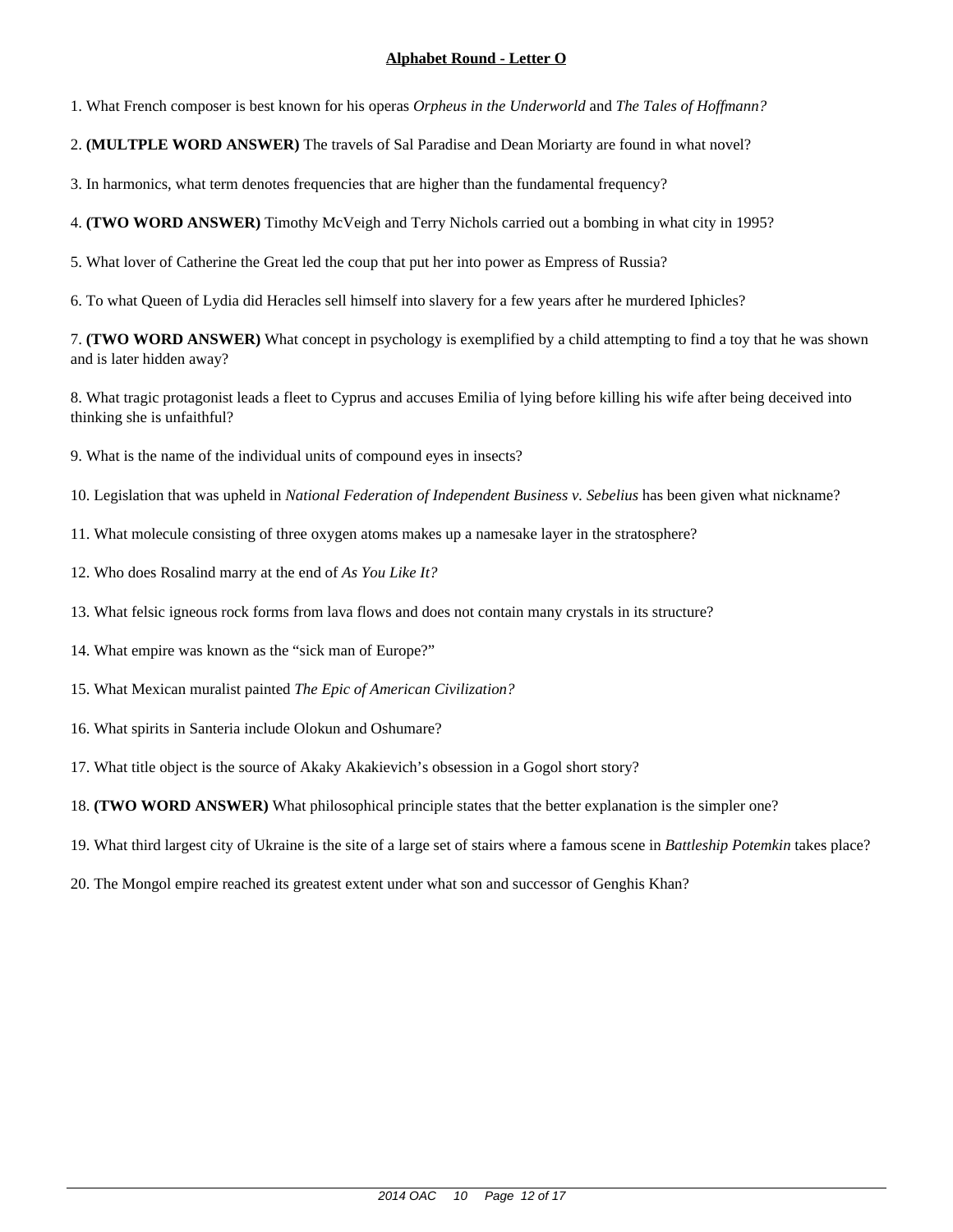1. What French composer is best known for his operas *Orpheus in the Underworld* and *The Tales of Hoffmann?*

2. **(MULTPLE WORD ANSWER)** The travels of Sal Paradise and Dean Moriarty are found in what novel?

3. In harmonics, what term denotes frequencies that are higher than the fundamental frequency?

4. **(TWO WORD ANSWER)** Timothy McVeigh and Terry Nichols carried out a bombing in what city in 1995?

5. What lover of Catherine the Great led the coup that put her into power as Empress of Russia?

6. To what Queen of Lydia did Heracles sell himself into slavery for a few years after he murdered Iphicles?

7. **(TWO WORD ANSWER)** What concept in psychology is exemplified by a child attempting to find a toy that he was shown and is later hidden away?

8. What tragic protagonist leads a fleet to Cyprus and accuses Emilia of lying before killing his wife after being deceived into thinking she is unfaithful?

9. What is the name of the individual units of compound eyes in insects?

10. Legislation that was upheld in *National Federation of Independent Business v. Sebelius* has been given what nickname?

11. What molecule consisting of three oxygen atoms makes up a namesake layer in the stratosphere?

12. Who does Rosalind marry at the end of *As You Like It?*

13. What felsic igneous rock forms from lava flows and does not contain many crystals in its structure?

14. What empire was known as the "sick man of Europe?"

15. What Mexican muralist painted *The Epic of American Civilization?*

16. What spirits in Santeria include Olokun and Oshumare?

17. What title object is the source of Akaky Akakievich's obsession in a Gogol short story?

18. **(TWO WORD ANSWER)** What philosophical principle states that the better explanation is the simpler one?

19. What third largest city of Ukraine is the site of a large set of stairs where a famous scene in *Battleship Potemkin* takes place?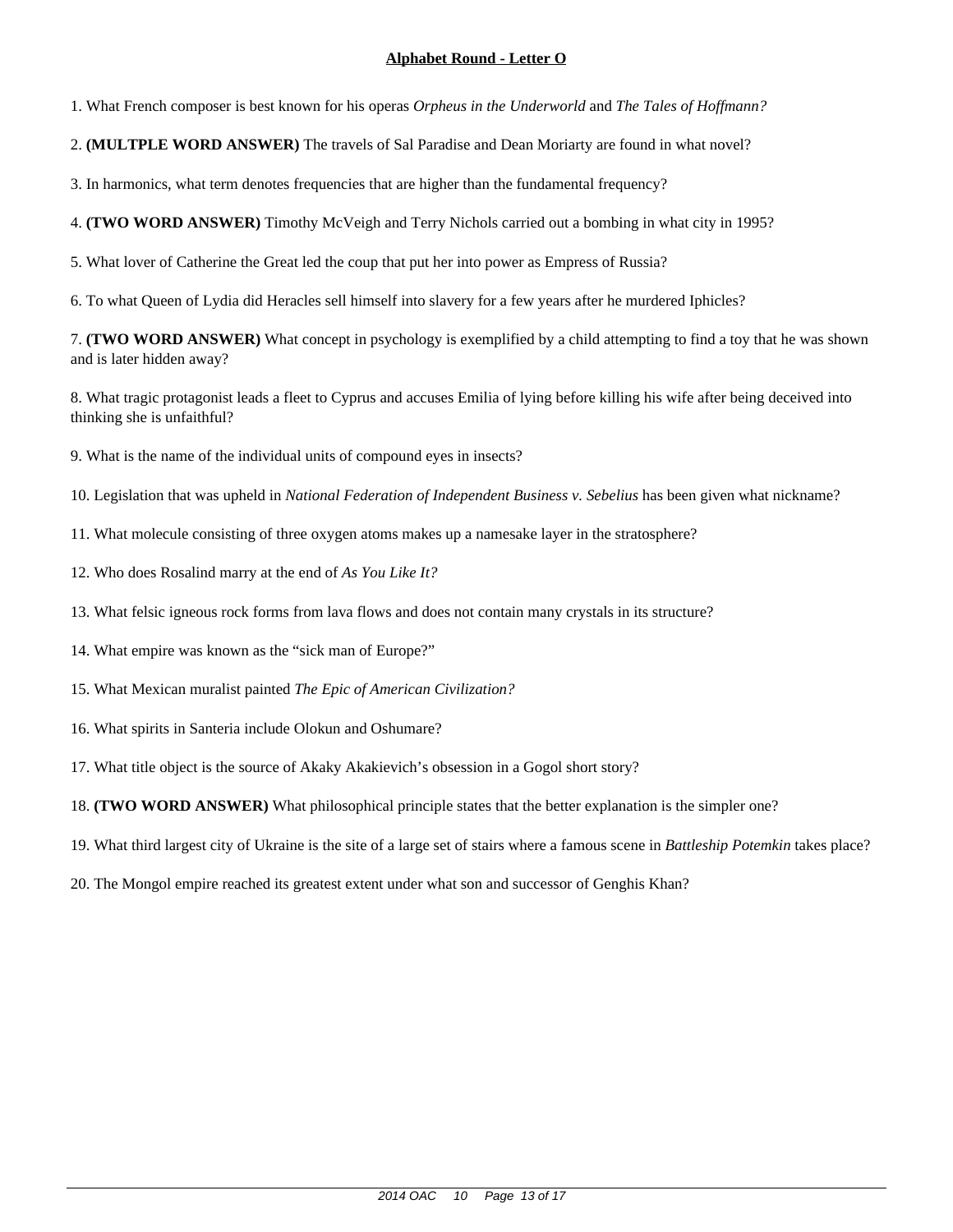1. What French composer is best known for his operas *Orpheus in the Underworld* and *The Tales of Hoffmann?*

2. **(MULTPLE WORD ANSWER)** The travels of Sal Paradise and Dean Moriarty are found in what novel?

3. In harmonics, what term denotes frequencies that are higher than the fundamental frequency?

4. **(TWO WORD ANSWER)** Timothy McVeigh and Terry Nichols carried out a bombing in what city in 1995?

5. What lover of Catherine the Great led the coup that put her into power as Empress of Russia?

6. To what Queen of Lydia did Heracles sell himself into slavery for a few years after he murdered Iphicles?

7. **(TWO WORD ANSWER)** What concept in psychology is exemplified by a child attempting to find a toy that he was shown and is later hidden away?

8. What tragic protagonist leads a fleet to Cyprus and accuses Emilia of lying before killing his wife after being deceived into thinking she is unfaithful?

9. What is the name of the individual units of compound eyes in insects?

10. Legislation that was upheld in *National Federation of Independent Business v. Sebelius* has been given what nickname?

11. What molecule consisting of three oxygen atoms makes up a namesake layer in the stratosphere?

12. Who does Rosalind marry at the end of *As You Like It?*

13. What felsic igneous rock forms from lava flows and does not contain many crystals in its structure?

14. What empire was known as the "sick man of Europe?"

15. What Mexican muralist painted *The Epic of American Civilization?*

16. What spirits in Santeria include Olokun and Oshumare?

17. What title object is the source of Akaky Akakievich's obsession in a Gogol short story?

18. **(TWO WORD ANSWER)** What philosophical principle states that the better explanation is the simpler one?

19. What third largest city of Ukraine is the site of a large set of stairs where a famous scene in *Battleship Potemkin* takes place?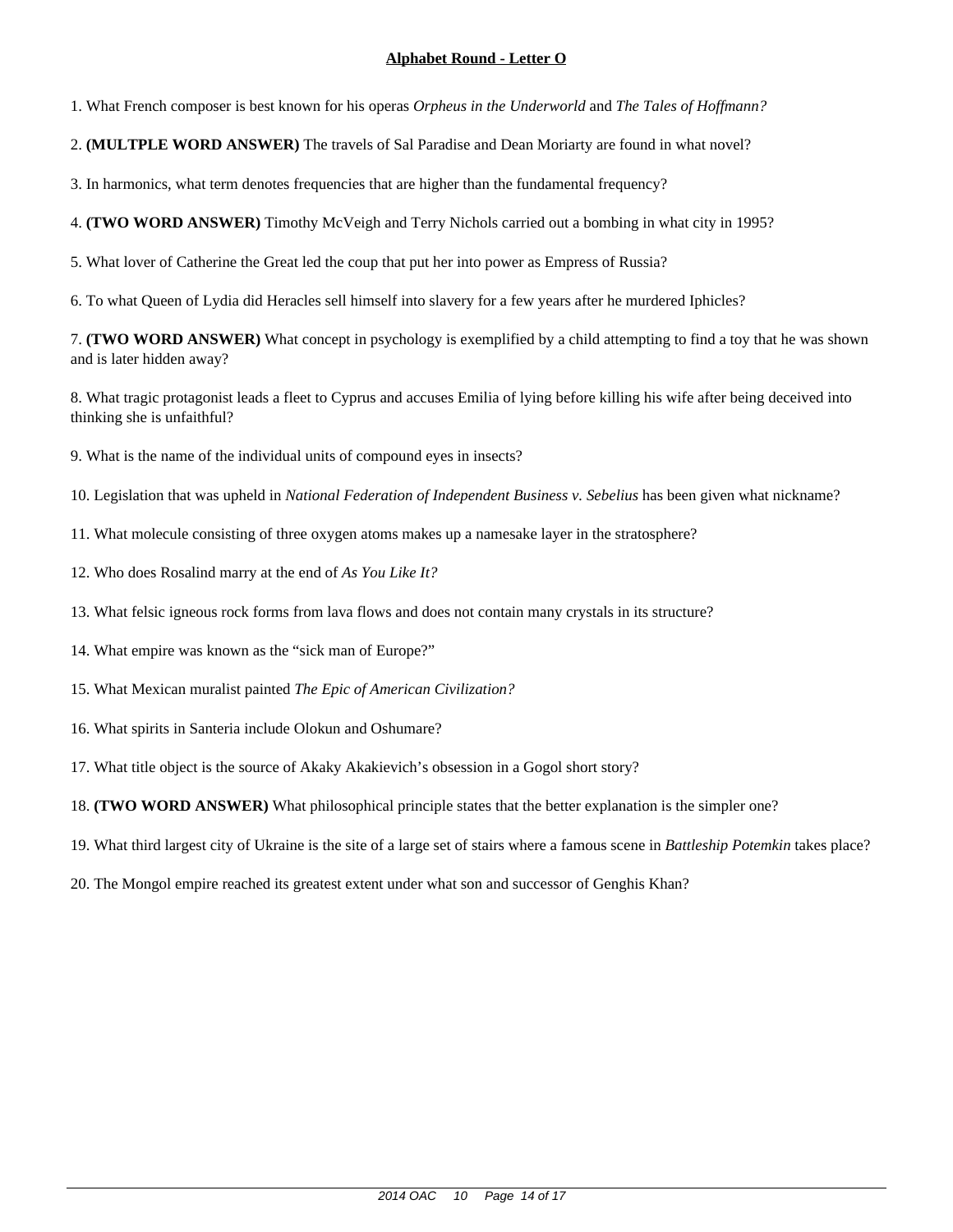1. What French composer is best known for his operas *Orpheus in the Underworld* and *The Tales of Hoffmann?*

2. **(MULTPLE WORD ANSWER)** The travels of Sal Paradise and Dean Moriarty are found in what novel?

3. In harmonics, what term denotes frequencies that are higher than the fundamental frequency?

4. **(TWO WORD ANSWER)** Timothy McVeigh and Terry Nichols carried out a bombing in what city in 1995?

5. What lover of Catherine the Great led the coup that put her into power as Empress of Russia?

6. To what Queen of Lydia did Heracles sell himself into slavery for a few years after he murdered Iphicles?

7. **(TWO WORD ANSWER)** What concept in psychology is exemplified by a child attempting to find a toy that he was shown and is later hidden away?

8. What tragic protagonist leads a fleet to Cyprus and accuses Emilia of lying before killing his wife after being deceived into thinking she is unfaithful?

9. What is the name of the individual units of compound eyes in insects?

10. Legislation that was upheld in *National Federation of Independent Business v. Sebelius* has been given what nickname?

11. What molecule consisting of three oxygen atoms makes up a namesake layer in the stratosphere?

12. Who does Rosalind marry at the end of *As You Like It?*

13. What felsic igneous rock forms from lava flows and does not contain many crystals in its structure?

14. What empire was known as the "sick man of Europe?"

15. What Mexican muralist painted *The Epic of American Civilization?*

16. What spirits in Santeria include Olokun and Oshumare?

17. What title object is the source of Akaky Akakievich's obsession in a Gogol short story?

18. **(TWO WORD ANSWER)** What philosophical principle states that the better explanation is the simpler one?

19. What third largest city of Ukraine is the site of a large set of stairs where a famous scene in *Battleship Potemkin* takes place?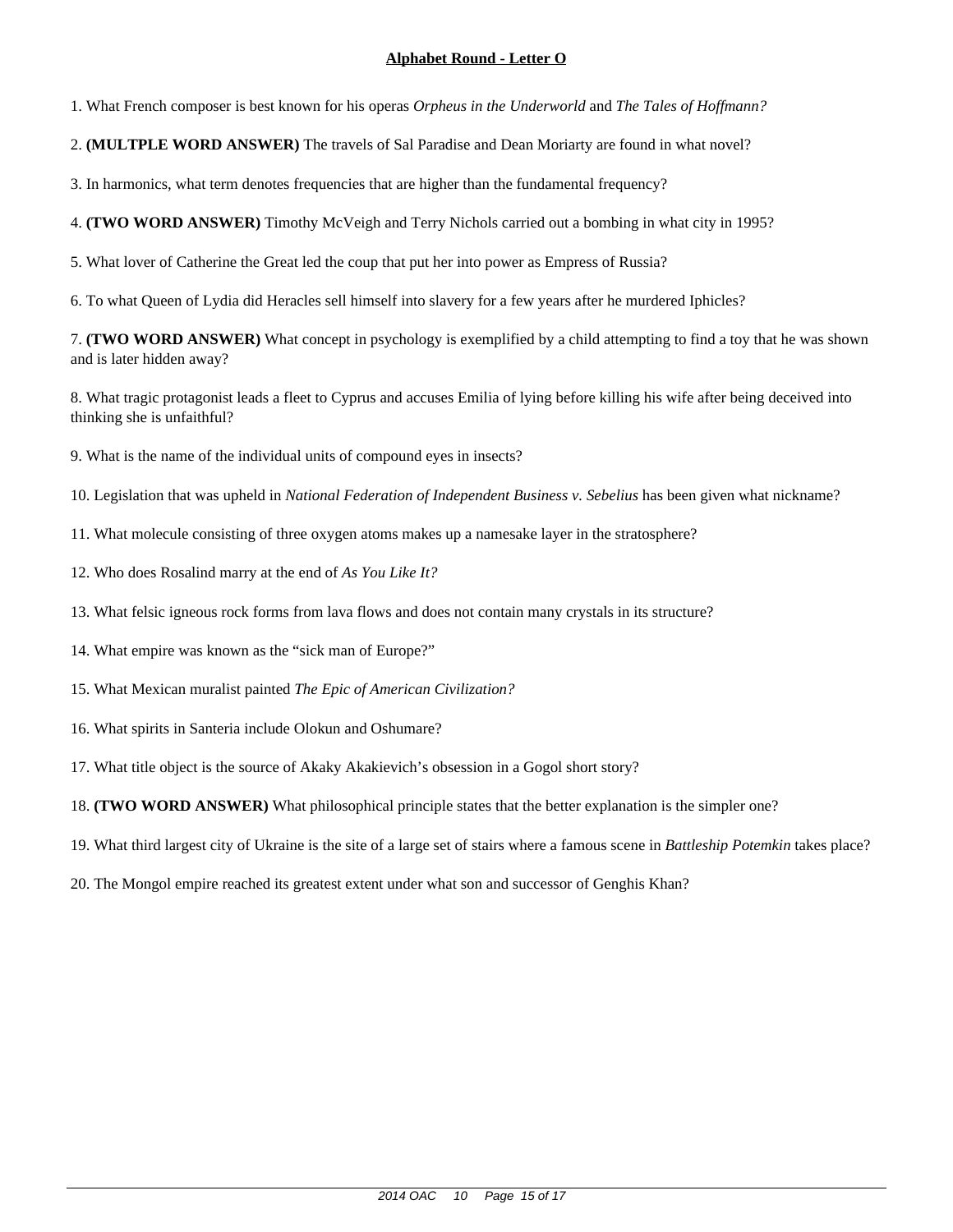| $\overline{4}$ .              |  |
|-------------------------------|--|
| $5.$ $\overline{\phantom{a}}$ |  |
| 6.                            |  |
|                               |  |
|                               |  |
| 8.                            |  |
| $9.$ $\overline{\phantom{a}}$ |  |
|                               |  |
|                               |  |
|                               |  |
|                               |  |
|                               |  |
|                               |  |
|                               |  |
| 15.                           |  |
|                               |  |
|                               |  |
|                               |  |
|                               |  |
|                               |  |
|                               |  |